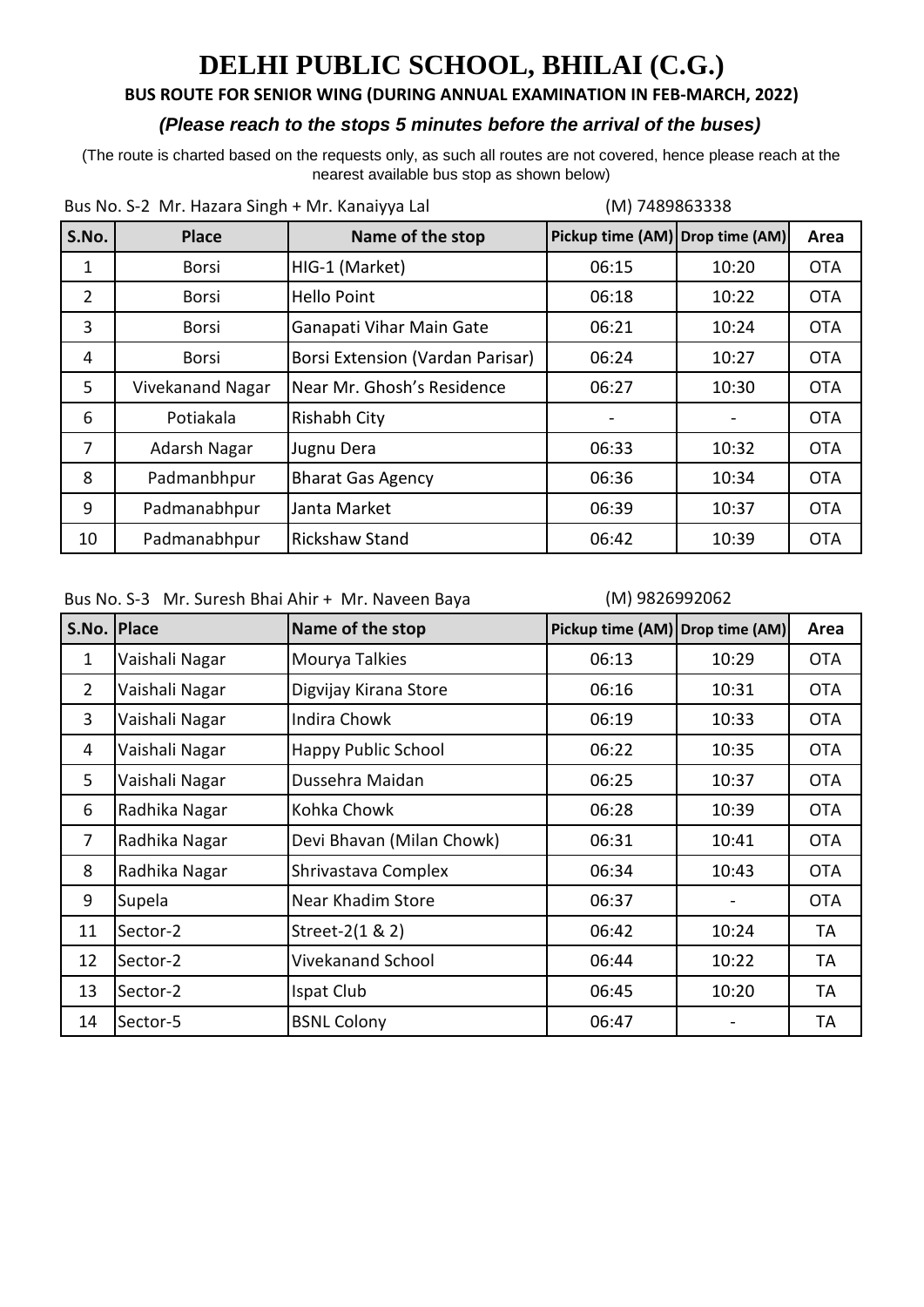### **BUS ROUTE FOR SENIOR WING (DURING ANNUAL EXAMINATION IN FEB-MARCH, 2022)**

#### *(Please reach to the stops 5 minutes before the arrival of the buses)*

(The route is charted based on the requests only, as such all routes are not covered, hence please reach at the nearest available bus stop as shown below)

| Bus No. S-4 Mr. P.V. Shiv Kumar + Mr. Mayaram |                  |                          | (M) 9406253848                  |       |            |
|-----------------------------------------------|------------------|--------------------------|---------------------------------|-------|------------|
| S.No. Place                                   |                  | Name of the stop         | Pickup time (AM) Drop time (AM) |       | Area       |
| 1                                             | Junwani          | Chowhan Town (Main Gate) | 06:15                           | 10:35 | <b>OTA</b> |
| $\overline{2}$                                | Junwani          | Petrol pump              | 06:18                           | 10:32 | <b>OTA</b> |
| 3                                             | Smriti Nagar     | <b>Community Hall</b>    | 06:20                           | 10:30 | <b>OTA</b> |
| 4                                             | Smriti Nagar     | Singh Kirana Store       | 06:22                           | 10:28 | <b>OTA</b> |
| 5                                             | Smiriti Nagar    | Near Singh Flour Mill    | 06:24                           | 10:26 | <b>OTA</b> |
| 6                                             | Pushpak Nagar    | Dwarika Restaurant       | 06:29                           | 10:24 | <b>OTA</b> |
| $\overline{7}$                                | Professor Colony | Professor Colony Road    | 06:31                           | 10:39 | <b>OTA</b> |
| 8                                             | Saket Colony     | Harshil Heights          | 06:33                           | 10:41 | <b>OTA</b> |
| 9                                             | Saket Colony     | Saket Colony: Neha STD   | 06:35                           | 10:43 | <b>OTA</b> |
| 10                                            | Scindia Nagar    | Hanuman Mandir           | 06:37                           | 10:45 | <b>OTA</b> |
| 11                                            | Scindia Nagar    | <b>SBI ATM</b>           | 06:38                           | 10:47 | <b>OTA</b> |
| 13                                            | Sector-X         | Street - 44              | 06:45                           | 10:19 | TA         |
| 14                                            | Sector-X         | Street - 48              | 06:47                           | 10:18 | TA         |

Bus No. S-4 Mr. P.V. Shiv Kumar + Mr. Mayaram

#### (M) 9981264190

| S.No.          | <b>Place</b>           | Name of the stop               | Pickup time (AM) Drop time (AM) |       | Area       |
|----------------|------------------------|--------------------------------|---------------------------------|-------|------------|
| $\mathbf{1}$   | Durg                   | Mahesh Colony                  | 06:15                           | 10:40 | <b>OTA</b> |
| $\overline{2}$ | Durg                   | Rawalsingh Petrol Pump         | 06:19                           | 10:38 | <b>OTA</b> |
| 3              | Durg                   | Ganjpara Chowk                 | 06:21                           | 10:35 | <b>OTA</b> |
| 4              | Durg                   | Ganjpara (Maa Sheetla Mandir)  | 06:23                           | 10:33 | <b>OTA</b> |
| 5              | Durg                   | <b>Court Chowk</b>             | 06:25                           | 10:31 | <b>OTA</b> |
| 6              | Durg                   | Surana College                 | 06:28                           | 10:29 | <b>OTA</b> |
| $\overline{7}$ | <b>Anand Nagar</b>     | Near the Pond                  | 06:31                           |       | <b>OTA</b> |
| 8              | <b>Hospital Sector</b> | Street No.12                   | 06:34                           | 10:23 | TA         |
| 9              | <b>Hospital Sector</b> | Street No.16                   | 06:37                           | 10:21 | TA         |
| 10             | <b>Hospital Sector</b> | WHA                            | 06:40                           | 10:19 | TA         |
| 11             | Talpuri (A-Block)      | Housing Board Main Gate No.1&2 | 06:43                           | 10:17 | ТA         |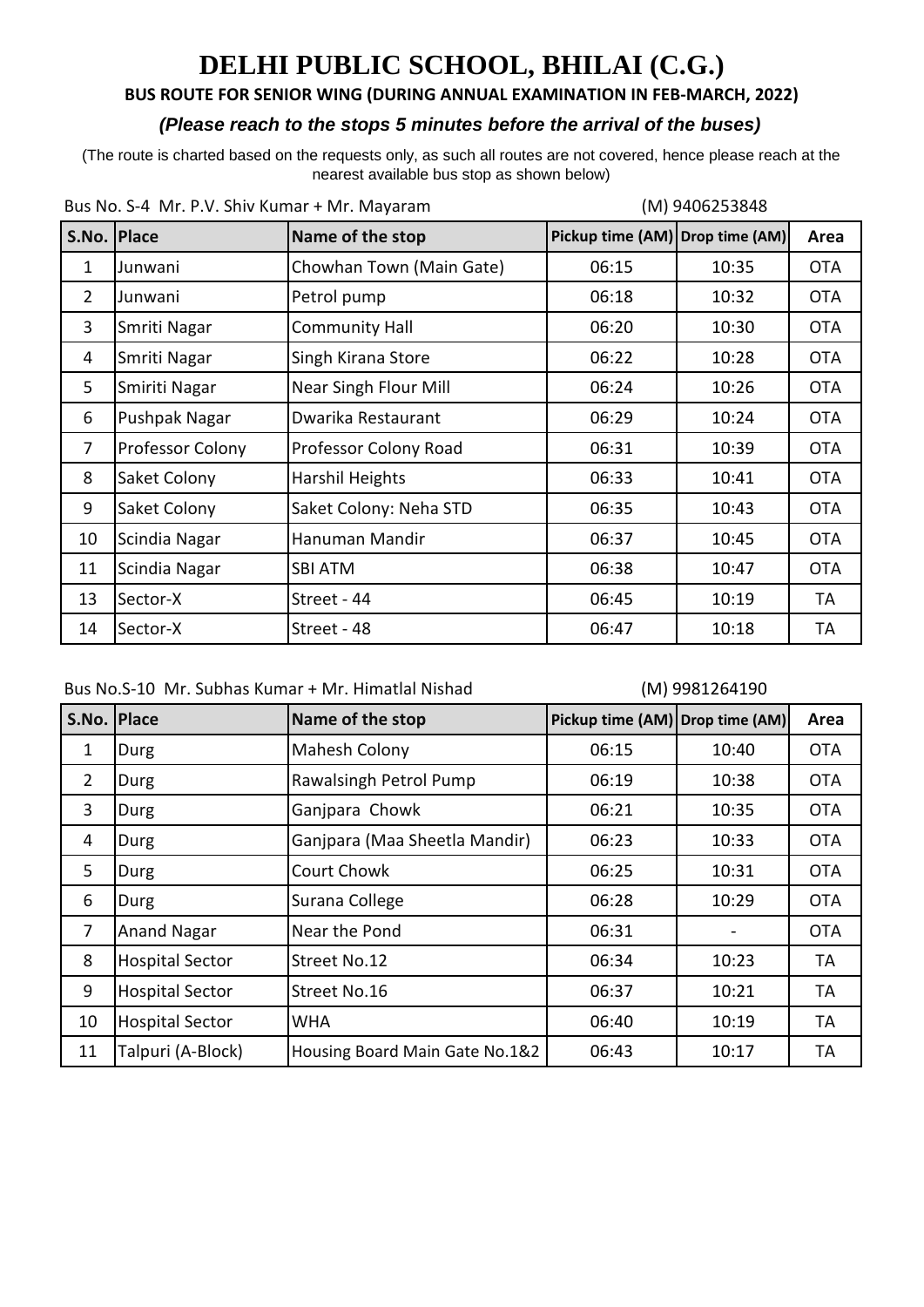### **BUS ROUTE FOR SENIOR WING (DURING ANNUAL EXAMINATION IN FEB-MARCH, 2022)**

### *(Please reach to the stops 5 minutes before the arrival of the buses)*

(The route is charted based on the requests only, as such all routes are not covered, hence please reach at the nearest available bus stop as shown below)

| Bus No. S-11 Mr. D.R. Sahu + Mr. Ashok Kumar |               |                                       | (M) 9425566274                  |       |            |
|----------------------------------------------|---------------|---------------------------------------|---------------------------------|-------|------------|
| S.No. Place                                  |               | Name of the stop                      | Pickup time (AM) Drop time (AM) |       | Area       |
| 1                                            | Sunder Nagar  | Utsav Bhawan                          | 06:10                           | 10:47 | <b>OTA</b> |
| $\overline{2}$                               | Jawahar Nagar | Near Pan Shop (Chowk)                 | 06:12                           | 10:44 | <b>OTA</b> |
| 3                                            | Kailash Nagar | Kalibadi/SBI ATM                      | 06:14                           | 10:41 | <b>OTA</b> |
| 4                                            | Power House   | Near Dena Bank                        | 06:19                           | 10:37 | <b>OTA</b> |
| 5                                            | Sector - I    | Cross Street-2                        | 06:21                           | 10:32 | TA         |
| 6                                            | Sector - I    | Street-8                              | 06:23                           | 10:31 | TA         |
| 7                                            | Sector - I    | C - Market                            | 06:25                           | 10:30 | TA         |
| 8                                            | Sector - I    | <b>Maintenance Office</b>             | 06:27                           | 10:28 | TA         |
| 9                                            | Sector - I    | BSP Higher Sec. School (Hindi Medium) | 06:29                           | 10:27 | TA         |
| 10                                           | Sector - I    | Street - 12                           | 06:31                           | 10:25 | TA         |
| 11                                           | Sector - I    | Street - 33                           | 06:33                           | 10:23 | TA         |
| 12                                           | Sector - I    | Avenue 'C'                            | 06:35                           | 10:21 | TA         |
| 13                                           | Sector - I    | Avenue 'B'                            | 06:37                           | 10:19 | TA         |

|                | (M) 9406063960<br>Bus No. S-12 Mr. Arjun Bag + Mr. Premnath Chandrakar |                                 |                                 |       |           |
|----------------|------------------------------------------------------------------------|---------------------------------|---------------------------------|-------|-----------|
| S.No.          | <b>Place</b>                                                           | Name of the stop                | Pickup time (AM) Drop time (AM) |       | Area      |
| $\mathbf{1}$   | Hudco                                                                  | MIG 1028, HIG/MIG quarters      | 06:15                           | 10:18 | TA        |
| $\overline{2}$ | Hudco                                                                  | Shri Ram Chowk                  | 06:17                           | 10:20 | TA        |
| 3              | Hudco                                                                  | MIG-1/533                       | 06:19                           | 10:22 | <b>TA</b> |
| 4              | Hudco                                                                  | Milan Chowk                     | 06:21                           | 10:24 | TA        |
| 5              | Hudco                                                                  | $LIG-21$                        | 06:23                           | 10:26 | TA        |
| 6              | Hudco                                                                  | MIG-I/100                       | 06:25                           | 10:28 | TA        |
| $\overline{7}$ | Hudco                                                                  | DAV Public School               | 06:27                           | 10:30 | TA        |
| 8              | Hudco                                                                  | Ispat Club                      | 06:29                           | 10:32 | TA        |
| 9              | Near J.L.N. Hospital                                                   | Street-00, J.L.N. Hospital Road | 06:31                           | 10:34 | TA        |
| 10             | Sector-9                                                               | <b>Cross Street No.4</b>        | 06:33                           | 10:36 | TA        |
| 11             | Sector-9                                                               | Maintenance Office/St-32        | 06:35                           | 10:38 | TA        |
| 12             | Sector-9                                                               | North Park Avenue               | 06:37                           | 10:40 | <b>TA</b> |
| 13             | Sector-VII                                                             | Russian Complex (Main Gate)     | 06:39                           | 10:42 | TA        |
| 14             | Sector-VI                                                              | <b>MGM School</b>               | 06:41                           | 10:44 | <b>TA</b> |
| 15             | Sector-VI                                                              | Canara Bank                     | 06:43                           | 10:46 | TA        |
| 16             | Sector-V                                                               | Street-16                       | 06:43                           | 10:48 | TA        |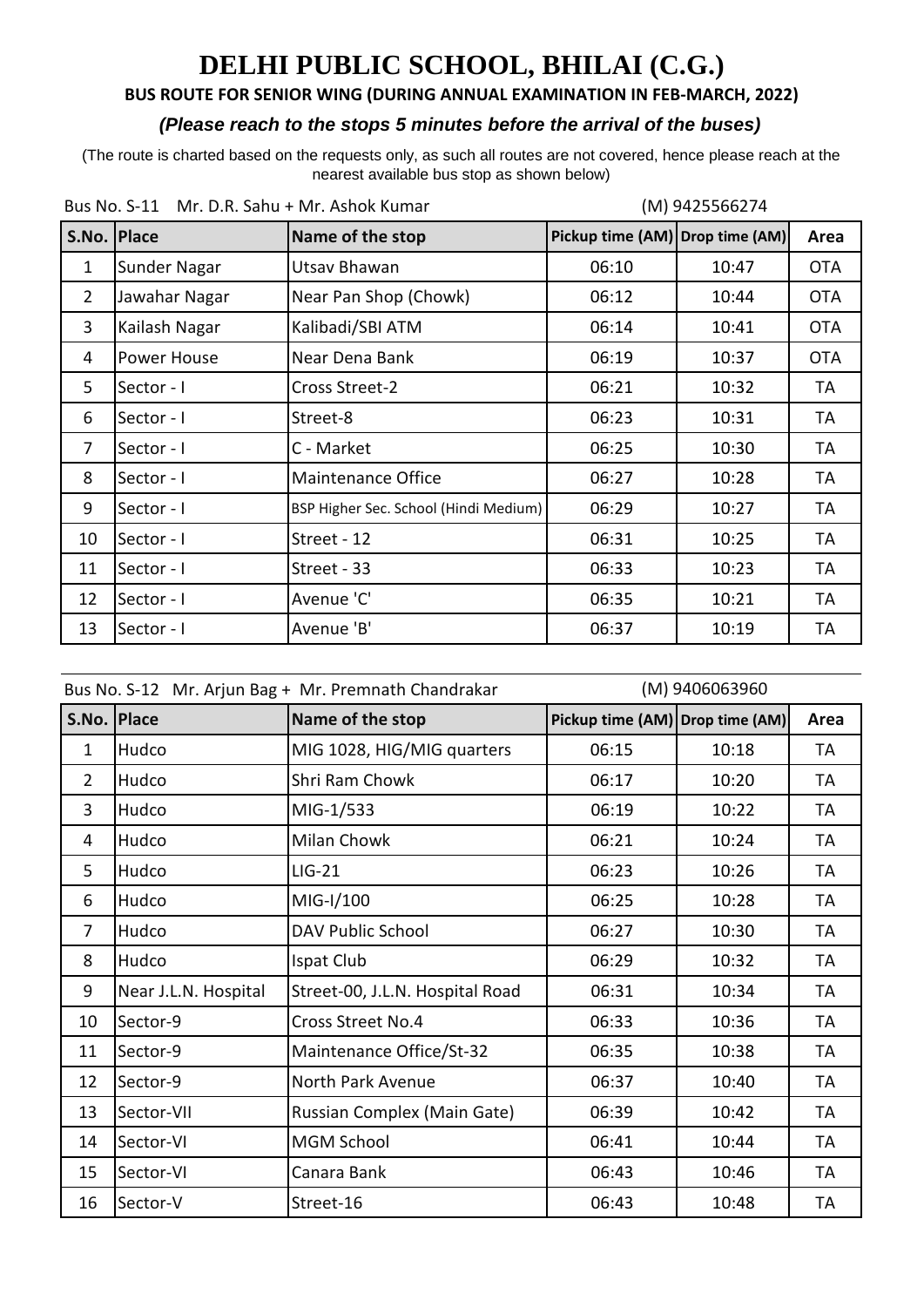### **BUS ROUTE FOR SENIOR WING (DURING ANNUAL EXAMINATION IN FEB-MARCH, 2022)**

#### *(Please reach to the stops 5 minutes before the arrival of the buses)*

(The route is charted based on the requests only, as such all routes are not covered, hence please reach at the nearest available bus stop as shown below)

| Bus No. S-14 Mr. Rohtash + Mr. Kunal Bahadur |                                       |                                            | (M) 7987766977                  |       |            |
|----------------------------------------------|---------------------------------------|--------------------------------------------|---------------------------------|-------|------------|
| S.No.                                        | <b>Place</b>                          | Name of the stop                           | Pickup time (AM) Drop time (AM) |       | Area       |
| $\mathbf{1}$                                 | Kohka                                 | Shahid Bhagat Singh Chowk                  | 06:15                           | 10:49 | <b>OTA</b> |
| $\overline{2}$                               | Anandpuram                            | Milestone school                           | 06:17                           | 10:47 | <b>OTA</b> |
| 3                                            | Surya Vihar                           | Main Gate                                  | 06:19                           | 10:45 | <b>OTA</b> |
| 4                                            | Smriti Nagar                          | <b>CHPL</b>                                | 06:21                           | 10:43 | <b>OTA</b> |
| 5                                            | Model Town                            | Surya Apartments                           | 06:23                           | 10:41 | <b>OTA</b> |
| 6                                            | Model Town                            | Shivaji Chowk                              | 06:25                           | 10:39 | <b>OTA</b> |
| $\overline{7}$                               | Nehru Nagar (E)                       | Mr. Perti's Residence                      | 06:29                           | 10:37 | <b>OTA</b> |
| 8                                            | Nehru Nagar (E)                       | <b>Block No. 13/20</b>                     | 06:31                           | 10:35 | <b>OTA</b> |
| 9                                            | Nehru Nagar (E)                       | <b>Block No. 13/10</b>                     | 06:33                           | 10:33 | <b>OTA</b> |
| 10                                           | Nehru Nagar (E)                       | Bungalow No. 12/2                          | 06:35                           | 10:31 | <b>OTA</b> |
| 11                                           | Nehru Nagar (E)                       | <b>Block No. 28/1</b>                      | 06:37                           | 10:29 | <b>OTA</b> |
| 12                                           | Nehru Nagar (E)                       | Bungalow No. 30                            | 06:39                           | 10:27 | <b>OTA</b> |
| 13                                           | Nehru Nagar (E)                       | <b>Water Tank</b>                          | 06:41                           | 10:25 | <b>OTA</b> |
| 14                                           | Priyadarshini Parisar<br>$\mathbf{u}$ | Near IDBI Bank/Near Dillon Hotel           | 06:43                           | 10:23 | <b>OTA</b> |
| 15                                           | Sector-VII                            | Avenue-B                                   | 06:45                           | 10:19 | TA         |
| 16                                           | Sector-VII                            | Russian Complex Gate (Near Gayatri Mandir) | 06:47                           | 10:18 | TA         |

Bus No.S-15 Mr. Chetan Kumar + Mr. Jitendra Sahu

#### (M) 7828484749

| S.No. Place    |             | Name of the stop                 | Pickup time (AM) Drop time (AM) |       | Area       |
|----------------|-------------|----------------------------------|---------------------------------|-------|------------|
| 1              | Durg        | Indira Market                    | 06:15                           | 10:34 | <b>OTA</b> |
| $\overline{2}$ | Durg        | <b>Prabhat Talkies</b>           | 06:18                           | 10:37 | <b>OTA</b> |
| 3              | Durg        | Agrasen Chowk                    | 06:21                           | 10:39 | <b>OTA</b> |
| 4              | Durg        | Arya Complex                     | 06:24                           | 10:40 | <b>OTA</b> |
| 5              | Durg        | <b>Green Chowk</b>               | 06:27                           | 10:42 | <b>OTA</b> |
| 6              | Durg        | Gurudwara                        | 06:30                           | 10:44 | <b>OTA</b> |
| $\overline{7}$ | Durg        | Sindhi Colony                    | 06:33                           | 10:46 | <b>OTA</b> |
| 8              | Durg        | Polytechnic College              | 06:36                           | 10:31 | <b>OTA</b> |
| 9              | Durg        | Malviya Nagar                    | 06:39                           | 10:28 | <b>OTA</b> |
| 10             | Sector-VIII | Street No.30/BNS Corner          | 06:42                           | 10:24 | TA         |
| 11             | Sector-VIII | Street No.54                     | 06:45                           | 10:21 | TA         |
| 12             | Sector-VIII | Police Post                      | 06:48                           | 10:20 | TA         |
| 13             | Sector-VIII | Near Street-20, Central Ave Road | 06:50                           | 10:18 | TA         |
| 14             | Sector-10   | Street-12                        | 09:45                           | 10:16 | TA         |